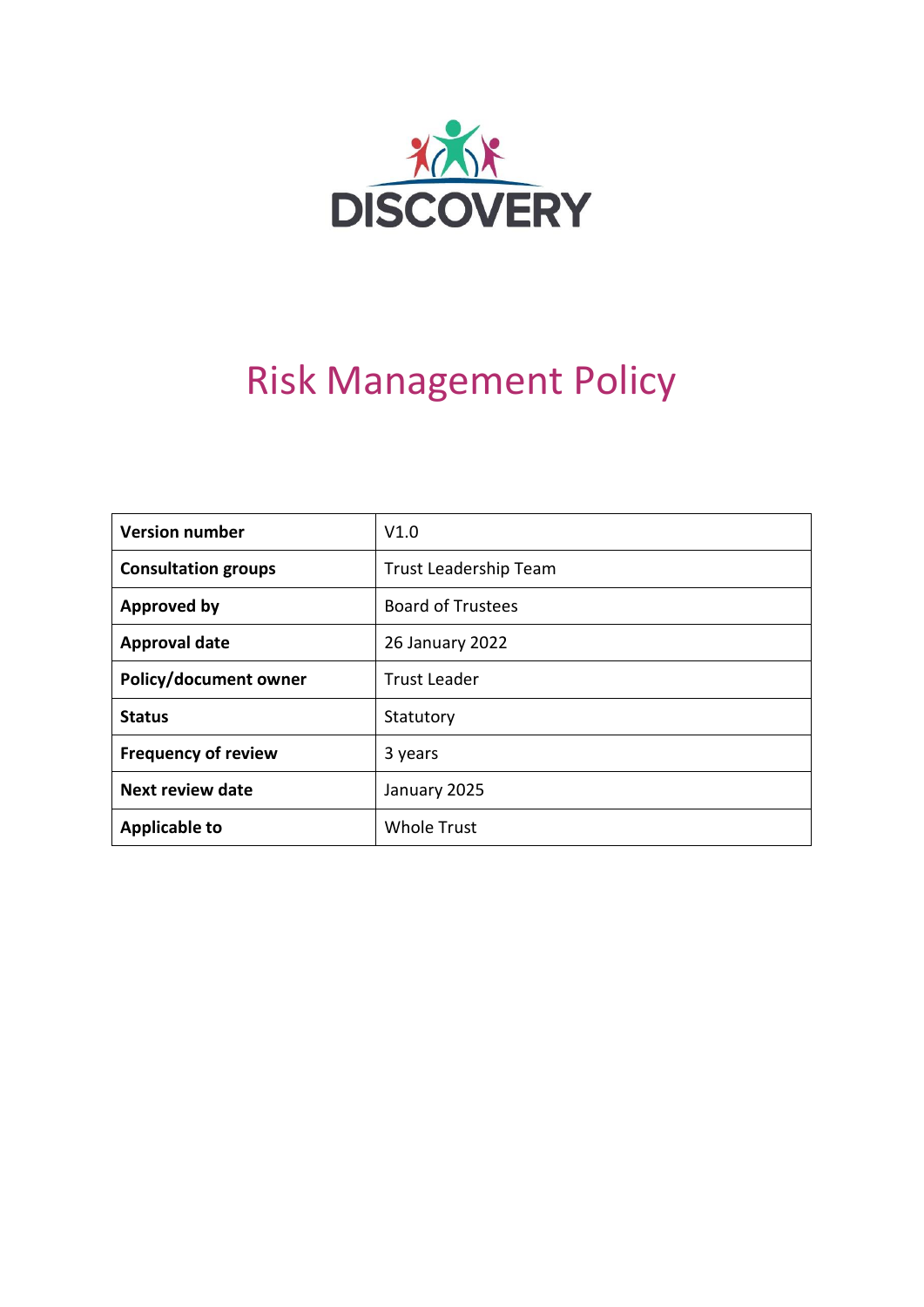# Document History

| Version | <b>Version</b><br><b>Date</b> | <b>Author</b> | <b>Summary of Changes</b> |
|---------|-------------------------------|---------------|---------------------------|
| V1.0    | January<br>2022               | Paul Stone    | Policy created            |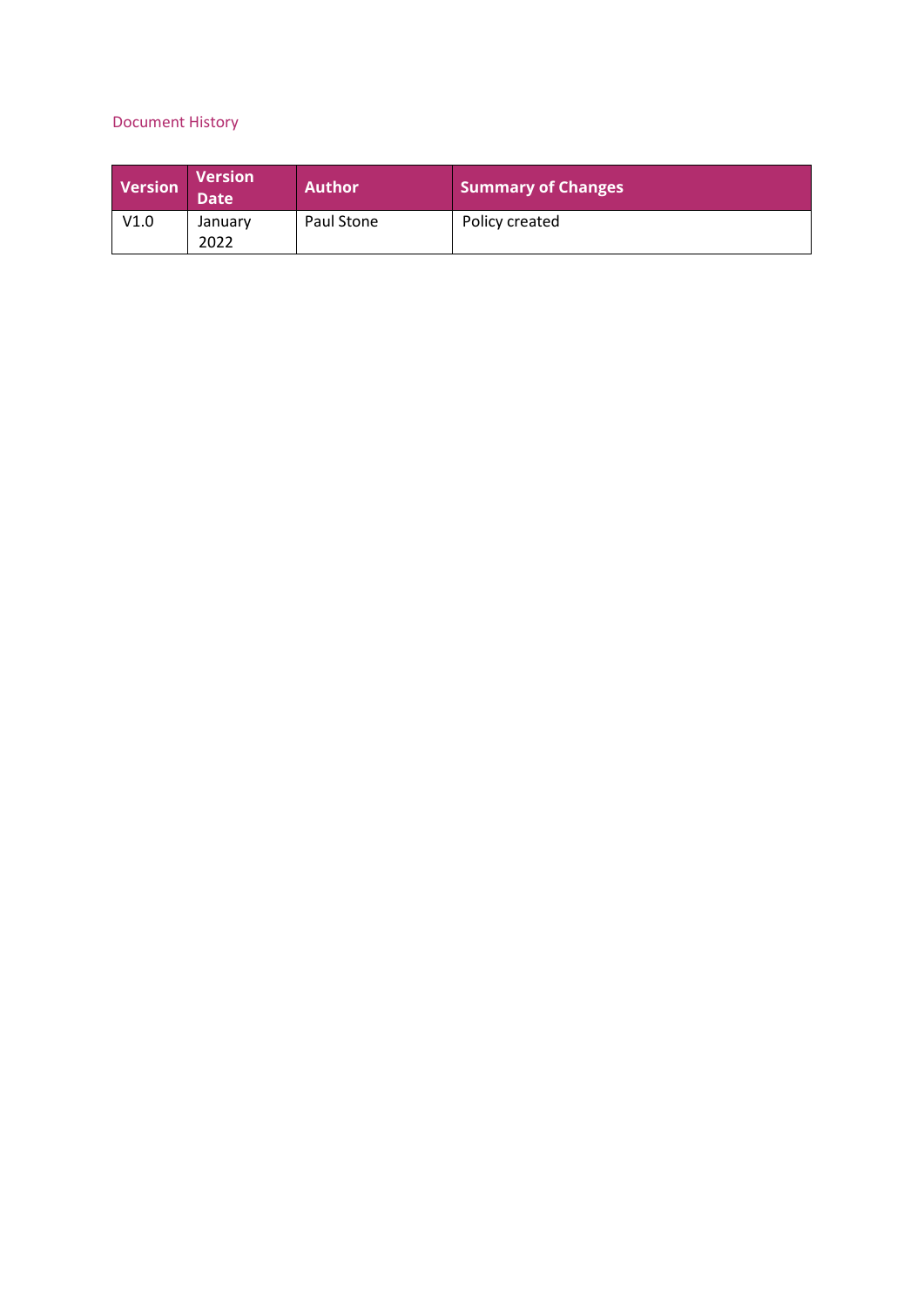#### **Contents**

| 2. |  |
|----|--|
|    |  |
|    |  |
|    |  |
|    |  |
| 5. |  |
|    |  |
| 7. |  |
| 8. |  |
| 9. |  |
|    |  |
|    |  |
|    |  |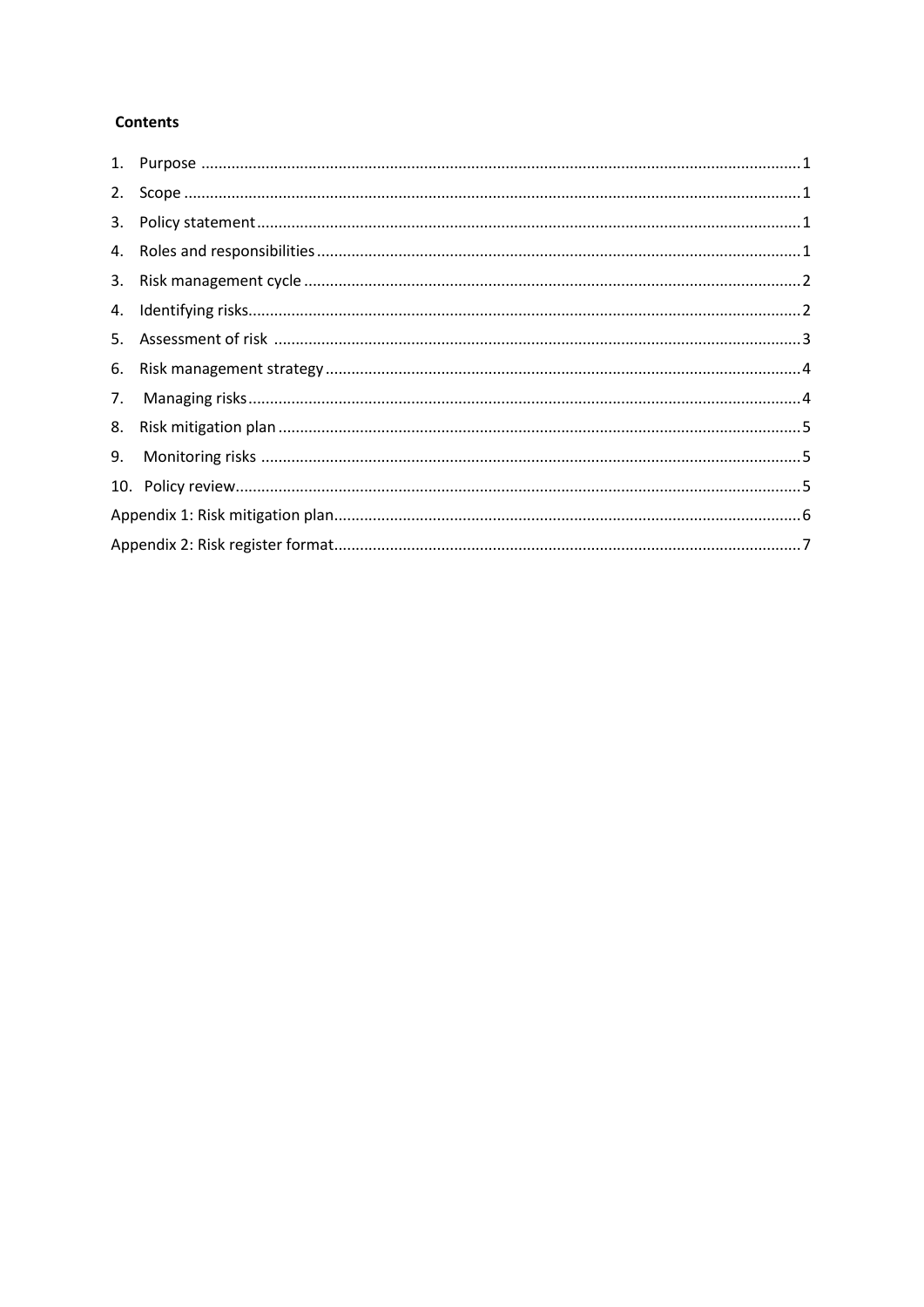### <span id="page-3-0"></span>**1. Purpose**

The purpose of this policy is to set out how the trust will identify and manage current and future risks to ensure it can further its charitable objects, protect its staff and assets and ensure financial sustainability.

## <span id="page-3-1"></span>**2. Scope**

This policy applies to Discovery Trust, constituent academies and traded services.

#### <span id="page-3-2"></span>**3. Policy statement**

We are committed to effectively identifying and assessing risks, evaluating the actions we need to take to manage those risks and ensuring there is periodic monitoring and assessment.

Our aim is to ensure that:

- **EXECT** significant strategic and operational risks in the current context are known and monitored, enabling informed decisions and timely action to be taken;
- risks are identified and assessed at a formative stage as future opportunities arise;
- leaders at all levels throughout the trust will include risk management and awareness of risk as a key element of their role;
- our common purpose, vision, strategic priorities and operational plans are achieved more successfully.

#### <span id="page-3-3"></span>**4. Roles and responsibilities**

- **EXECT A Board of Trustees -** The Board will review this policy and monitor its effectiveness to ensure risk is managed appropriately across the Trust. The Trust Board has overall responsibility for risk management including at least annual oversight of the Trust risk register.
- **Finance, Audit and Risk Committee:** The committee oversees internal controls, internal scrutiny and external audit across the trust. It will monitor the implementation of this policy, ensure that risks are being addressed appropriately through internal scrutiny and report to the board on the adequacy of the trust's internal control framework, including financial and non-financial controls and management of risks.
- **Accounting Officer**: The trust's accounting officer, who is the Trust Leader, is accountable to the board for the management of opportunities and risks on behalf of the trust and ensuring agreed actions are implemented.
- **Director of Primary Education (DOPE) & Deputy CEO (DCEO):** The DOPE and DCEO have overall responsibility for the organisation and implementation of the risk management process in their schools/cluster.
- **Headteachers & leaders:** The headteacher and departmental leaders and are responsible for identifying, assessing and managing risks relevant to their individual school/department.
- Advisory Boards (ABs): ABs are responsible for monitoring and contributing to the school risk register and escalating any concerns to the Board of Trustees**.**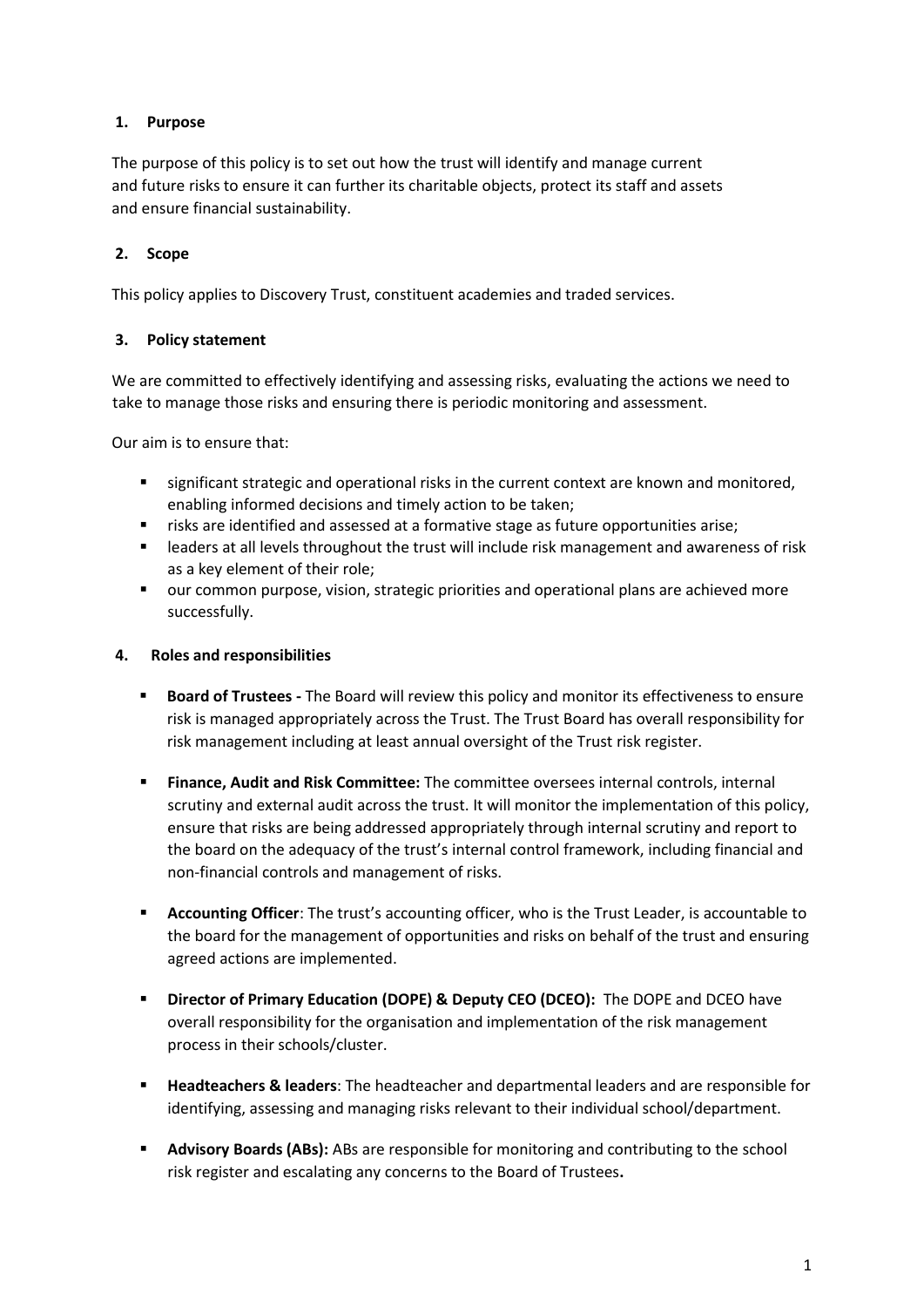**Risk owner:** The risk owner is responsible for ensuring any actions identified to mange the risk are effectively implemented.

#### <span id="page-4-0"></span>**5. Risk management cycle**

Risk management is not an annual event, but rather a series of reflections throughout the year to track, address and mitigate risks as their severity emerges or decreases due to the success of mitigations that have been put into place.



*Figure 1: Risk management cycle* 

#### <span id="page-4-1"></span>**6. Identifying risks**

Risk identification cannot be centralised to a core team or function, it must be a fluid part of the day to-day operation of the organisation and across its departments. Risk identification is a core competency and must be developed through the professional development/coaching of all leaders.

Risks are identified across several categories including:

- Performance e.g. pupil outcomes, safeguarding, inspection
- Operational e.g. contracts, suppliers, employment, health and safety, IT, business continuity
- School improvement e.g. areas of concern/weakness, quality of teaching, professional development, student learning, system effectiveness, performance and data trends
- Financial e.g. budgetary control, reserves, cashflow, investment, procurement, fraud
- Governance e.g. direction, strategy, forward planning, reporting
- External or environmental e.g. public perception, relationship with stakeholders, government policy
- Legal and regulatory e.g. statutory reporting, compliance

Discovery works to a framework around **five key risks** to track that are internally led and **three** that are externally influenced. This allows the organisation to take into consideration both internal and external factors that can positively or negatively affect the organisation. It also provides a clear focus to ensure only the most pressing risks are tracked and mitigated to reduce overload.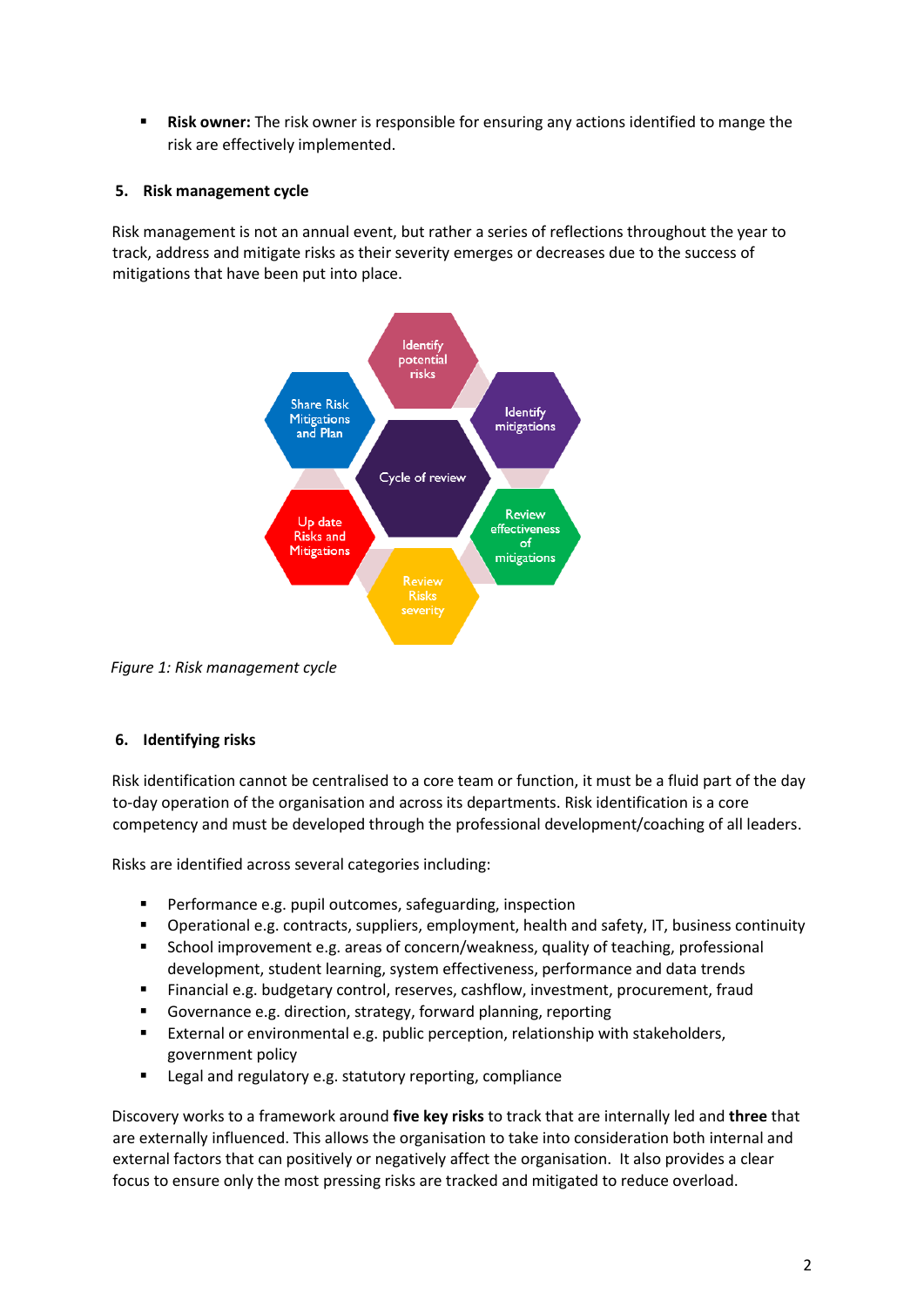A list of risks will be identified using a variety of techniques including data analysis, strategy meetings and incident investigation among others.

#### <span id="page-5-0"></span>**7. Assessment of risk**

Identified risks are considered in terms of the potential significance of their **impact** and the **likelihood** that they will happen. This helps to prioritise risks and decide whether any further action is required to manage them.

The **impact** of a risk is judged according to the following scale:

| Impact         |           |                                                                                                                                                                                      |
|----------------|-----------|--------------------------------------------------------------------------------------------------------------------------------------------------------------------------------------|
| $\mathbf{1}$   | Very Low  | Insignificant. Nothing to worry about. No impact on reputation                                                                                                                       |
| $\overline{2}$ | Low       | Fairly serious. Possibly important, but can be managed although it would take<br>up some time and resources. Slight impact on reputation                                             |
| $\overline{3}$ | Medium    | Serious. A threat, which could cause us reasonable problems and would<br>definitely take up time and resources. Potential for adverse publicity, avoidable<br>with careful handling. |
| $\overline{4}$ | High      | Very serious. Would hinder the achievement of our strategic objectives and/or<br>would take up considerable time and resources. Adverse publicity not<br>avoidable (local media)     |
| 5              | Very High | Major disaster. Could seriously undermine the standing and position of the<br>organisation. Major adverse publicity (national media). Loss of DfE/EFSA<br>confidence.                |

The **likelihood** of risk is judged according to the following scale:

| Likelihood<br>*Likelihood scores are based on an event taking place within one academic year or less |                                               |  |  |  |  |  |
|------------------------------------------------------------------------------------------------------|-----------------------------------------------|--|--|--|--|--|
|                                                                                                      | Under 10% chance of occurring.                |  |  |  |  |  |
|                                                                                                      | 10% - 25% chance of occurring.                |  |  |  |  |  |
| 3                                                                                                    | 25% - 50% chance of occurring.                |  |  |  |  |  |
| $\overline{4}$                                                                                       | 50% - 75% chance of occurring.                |  |  |  |  |  |
|                                                                                                      | Over 75% chance of occurring. Almost certain. |  |  |  |  |  |

The **risk profile score** is determined by multiplying the **likelihood** and **impact** score. The risk profile will then determine the severity of the risk through a simple Red, Amber, Green framework (severity).

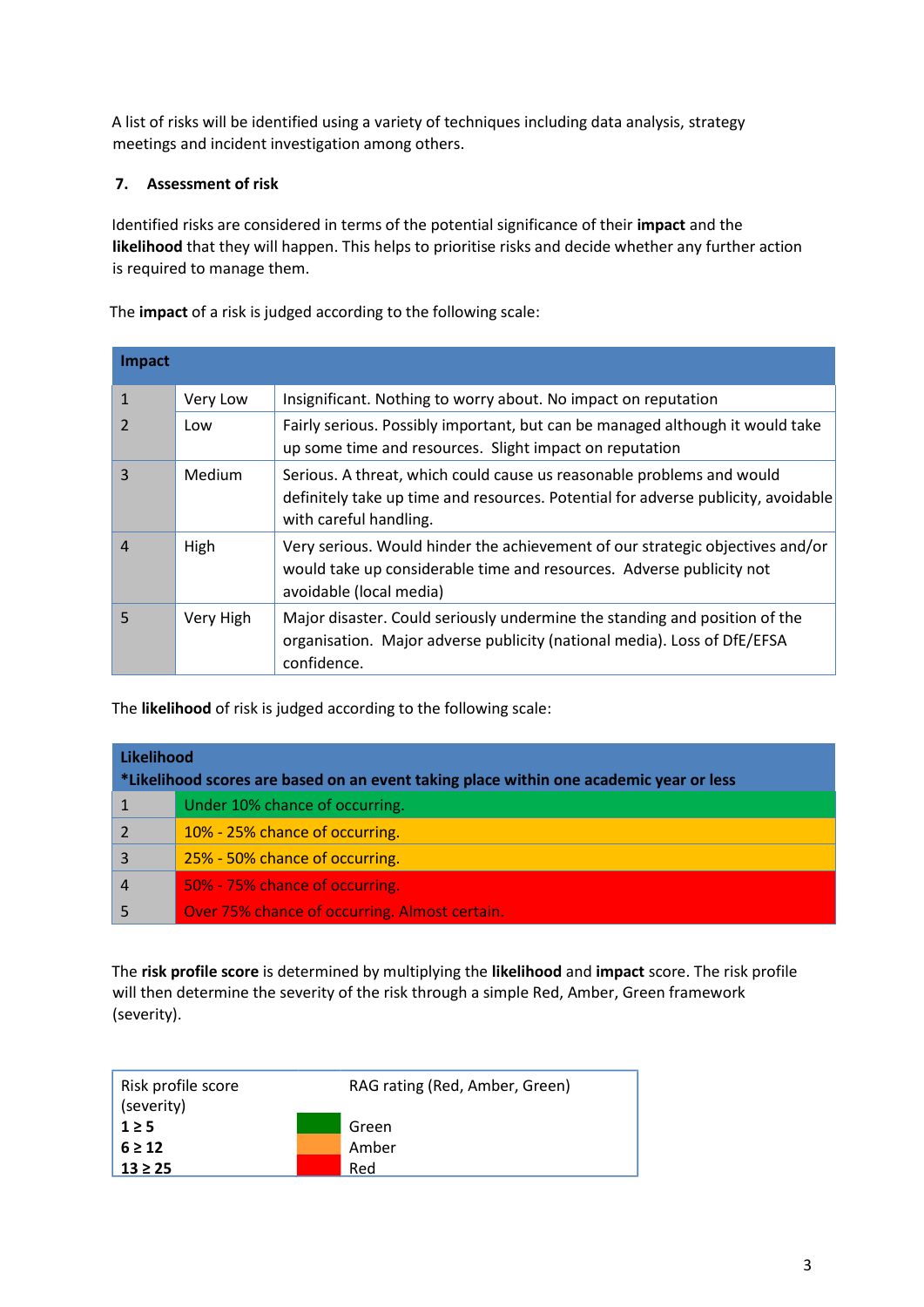|                        |                          | 10 <sup>1</sup> | <b>15</b> | 20 | 25 |
|------------------------|--------------------------|-----------------|-----------|----|----|
|                        |                          |                 | 12        | 16 | 20 |
| 3                      | $\overline{\phantom{a}}$ |                 |           | 12 | 15 |
|                        |                          |                 |           |    | 10 |
|                        |                          |                 |           |    |    |
| Impact /<br>Likelihood |                          |                 |           |    |    |

*Figure 2: Risk severity table* 

#### <span id="page-6-0"></span>**8. Risk management strategy**

The risk management strategy determines the way in which the organisation will respond to a risk. The Trust has adopted four categories of risk response type:

- *Transfer* Through conventional insurance or by supporting a third party to take the risk in another way.
- *Tolerate* The Trusts ability to do anything about some risks may be limited, or the cost of taking any action maybe disproportionate to the potential benefit gained. Common for large external risks. In these cases the response may be to tolerate but the risk should be tracked so the Trust is ready to reconsider and act should the risk escalate. Tolerance levels must be set that determine the level of risk and inform the decision making process.
- *Treat* Most risks will fall within this category. The purpose of taking action to reduce the chance of risk occurring is not necessarily to obviate the risk, but to contain it to an acceptable level. Risk will be dealt with at an appropriate level where the responsibility to decide on action will rest. Other risks may translate into activities designed to mitigate them. As is the case with any change in course of action, new risks may be encountered which subsequently require management.
- *Retire* Do things differently thus removing the risk wherever it is appropriate to do so.

#### <span id="page-6-1"></span>**9. Managing risks**

Once a response type is elected, a detailed list of mitigating actions will be identified by the risk owner.

The risk is re-assessed to take into account the strategies/mitigations that have been applied. The risk priority score before strategies/mitigations have been implemented is known as the **inherent risk**. The risk priority score after strategies have been implemented is known as the **residual risk**.

Each leader takes responsibility for the risk within their department area which may feature in the Trust Risk summary. If a risk is featured in the Trust Risk summary, that leader takes responsibility for the tracking and mitigation of that risk.

The risk owner will then coordinate all activities to ensure the successful implementation of the risk mitigation and will remain responsible for effective communication throughout the implementation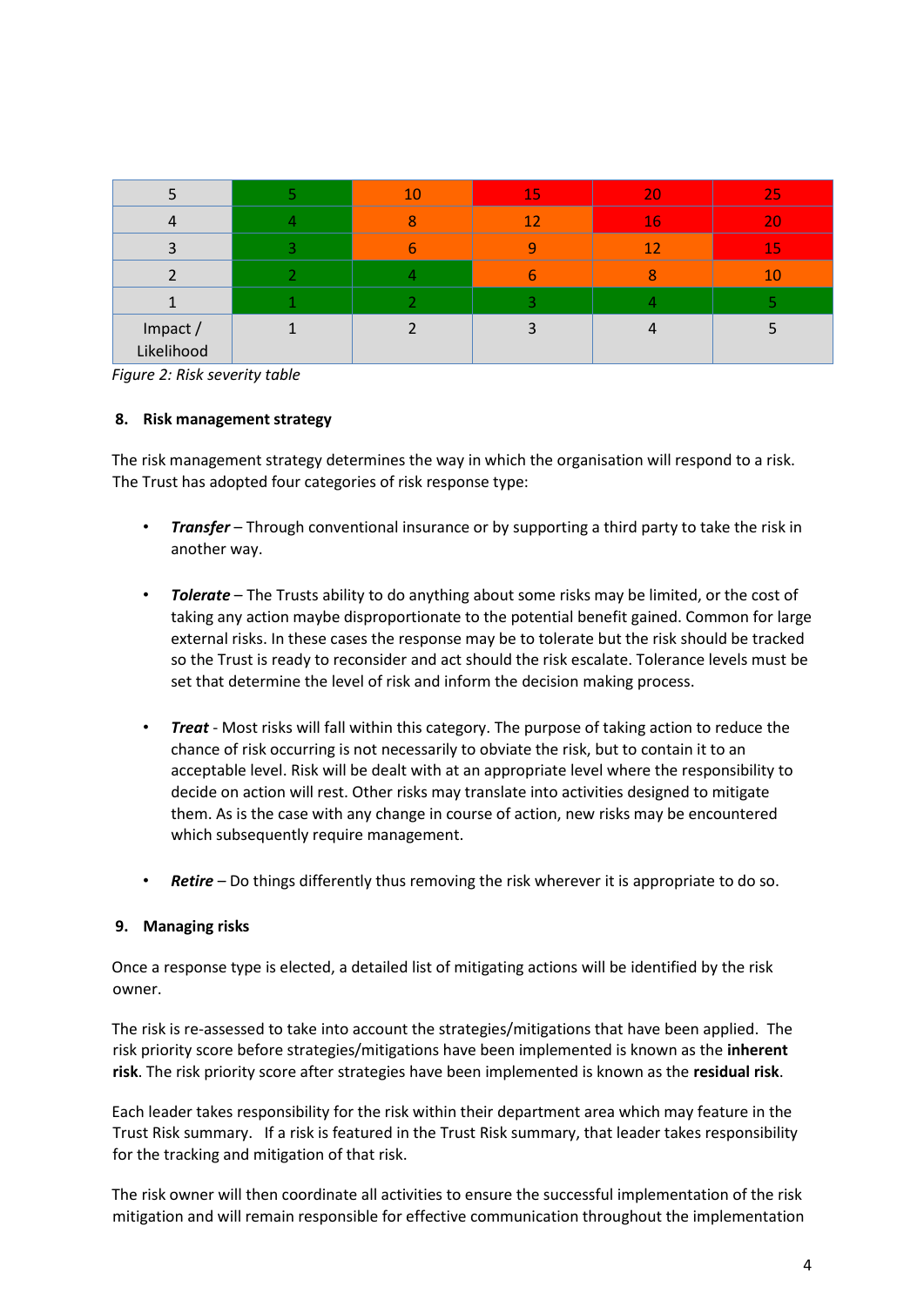phase. The risk owner will propose risk tracking changes/mitigations to the strategy group/Director of Primary for agreement.

#### <span id="page-7-0"></span>**10. Risk mitigation plan**

Where the identified mitigations are not sufficient to reduce the residual risk, a risk mitigation plan will be required. The format of the risk mitigation plan is included as Appendix 1.

### <span id="page-7-1"></span>**11. Monitoring risks**

A Trust risk register is maintained to record the above identification, assessment and management processes and includes risks at different levels: trust-wide and departments/functions. This is a working document to be updated as new risks and issues emerge, new strategies are implemented, or lessons are learned from experience. The format of the risk register is included as Appendix 2.

Each school maintains its own risk register to feed into an overall cluster risk register, which senior leaders and advisory boards contribute to. The cluster risk register is monitored by the relevant cluster leader and reported to the Trust Leader. Common themes and trends are identified and assessed for inclusion on the Trust risk register.

The Board of Trustees will ensure appropriate action is being taken to manage identified risks and to identify any additional actions to be taken by:

- monitoring key risks identified by the Finance, Audit and Risk Committee i.e. high and very high risks – this is the responsibility of the Board; and
- monitoring the trust risk register on a termly basis and determining the key risks to be tracked by the Board – this is the responsibility of the Audit and Risk Committee.

#### <span id="page-7-2"></span>**12. Policy review**

This policy is reviewed every three years and will be updated as necessary to reflect best practice and to ensure compliance with any changes or amendments to relevant legislation.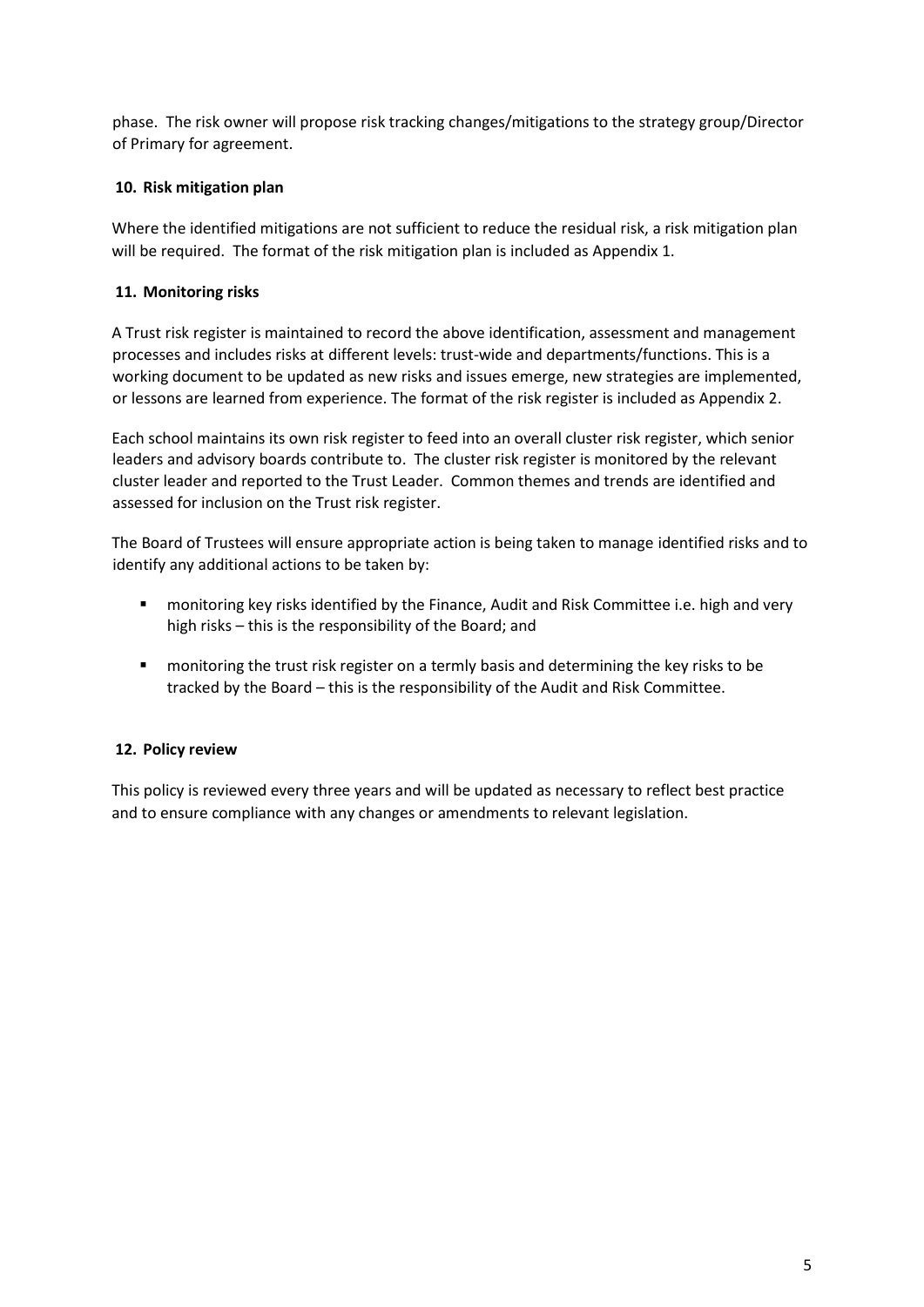### **13. Appendix 1: Risk mitigation plan**

<span id="page-8-0"></span>

| Title - Risk Mitigation Plan |                    |                     |                  |                       |  |  |  |  |
|------------------------------|--------------------|---------------------|------------------|-----------------------|--|--|--|--|
| School/Function:             | <b>Start Date:</b> | <b>Risk Holder:</b> |                  |                       |  |  |  |  |
| Risks:                       |                    |                     |                  |                       |  |  |  |  |
| $\bullet$                    |                    |                     |                  |                       |  |  |  |  |
| Goal:                        |                    |                     |                  |                       |  |  |  |  |
| $\bullet$                    |                    |                     |                  |                       |  |  |  |  |
| <b>Objective</b>             | <b>Actions</b>     | Implementation      | Dept /           | <b>Cost/Resources</b> |  |  |  |  |
|                              |                    | <b>Date</b>         | <b>Personnel</b> |                       |  |  |  |  |
|                              | $\epsilon$         |                     |                  |                       |  |  |  |  |
|                              | $\bullet$          |                     |                  |                       |  |  |  |  |
|                              |                    |                     |                  |                       |  |  |  |  |
|                              | $\bullet$          |                     |                  |                       |  |  |  |  |